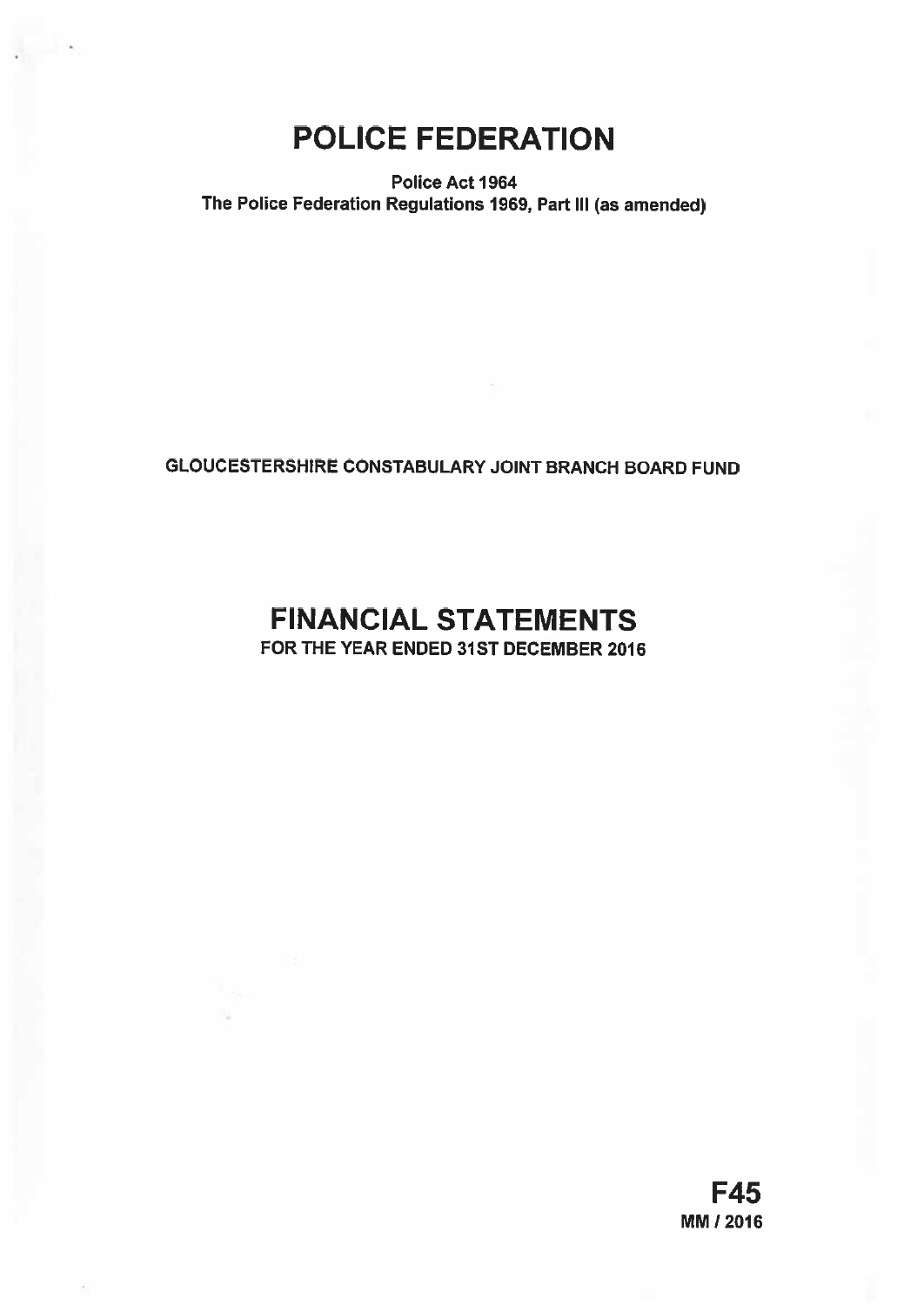# GLOUCESTERSHIRE CONSTABULARY JOINT BRANCH BOARD FUND

# YEAR ENDED 31ST DECEMBER 2016

| <b>CHAIRMAN</b>  | S Johnson<br>6a Kingsroft Road<br>Hucclecote<br>Gloucestershire<br>GL3 3RF                                                          |
|------------------|-------------------------------------------------------------------------------------------------------------------------------------|
| <b>SECRETARY</b> | <b>G Riley</b><br>6a Kingsroft Road<br>Hucclecote<br>Gloucestershire<br>GL3 3RF                                                     |
| <b>TREASURER</b> | <b>G Kinsey</b><br>6a Kingsroft Road<br>Hucclecote<br>Gloucestershire<br>GL3 3RF                                                    |
| <b>AUDITORS</b>  | George Hay & Company<br><b>Chartered Accountants and Statutory Auditors</b><br>83 Cambridge Street<br>Pimlico<br>London<br>SW1V 4PS |
| <b>TRUSTEES</b>  | 1 White<br><b>Gloucestershire Constabulary</b><br><b>Police Headquarters</b><br>No. 1 Waterwells<br>Quedegley GL2 2AN               |
|                  | H Wright<br>Gloucestershire Constabulary<br><b>Police Headquarters</b><br>No. 1 Waterwells<br>Quedegley GL2 2AN                     |
|                  | M Harrison<br>Gloucestershire Constabulary<br><b>Police Headquarters</b><br>No. 1 Waterwells<br>Quedegley GL2 2AN                   |
|                  |                                                                                                                                     |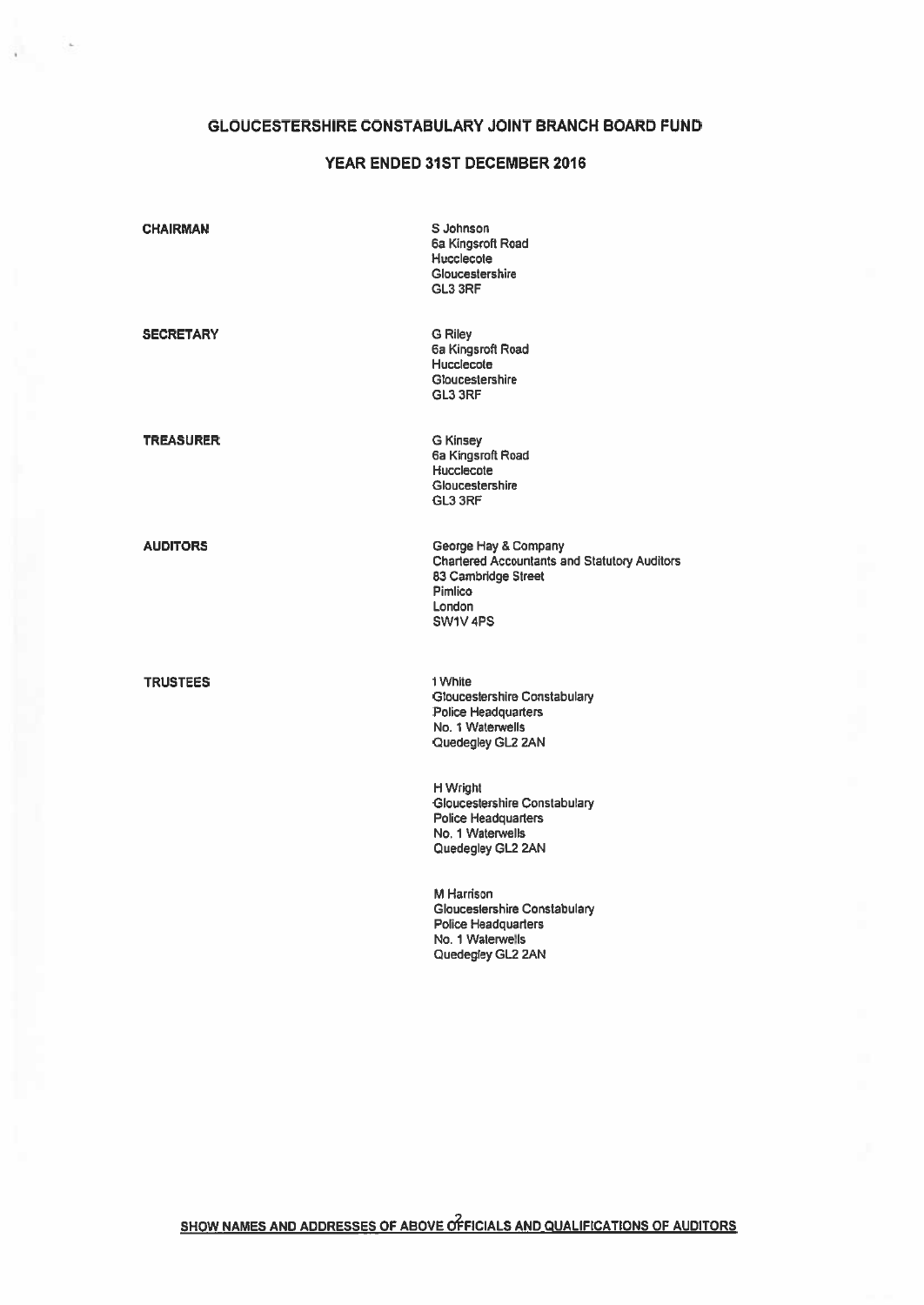## INDEPENDENT AUDITORS REPORT TO THE MEMBERS OF GLOUCESTERSHIRE CONSTABULARY JOINT BRANCH BOARD FUND

We have audited the Financial Statements of the Gloucestershire Constabulary Joint Branch Board Fund for the year ended 31st December 2016, which comprise the Statement of Income and Retained Earnings, Statement of Financial Position, and Notes to the Financial Statements. The Financial Statements have been prepare<sup>d</sup> under the requirements of the Police Federation Regulations and Fund Rules and adopting the measurement principles of FRS 102, "The Financial Reporting Standard applicable in the UK and Republic of Ireland'.

This repor<sup>t</sup> is made solely to the Fund's members, as <sup>a</sup> body. Our audit work has been undertaken so that we might state to the Fund's members those matters we are required to state to them in an auditor's repor<sup>t</sup> and for no other purpose. To the fullest extent permitted by law, we do not accep<sup>t</sup> or assume responsibility to anyone other than the Fund and the Fund's members as <sup>a</sup> body, for our audit work, for this report, or for the opinions we have formed.

## Respective Responsibilities of the Management Committee and Auditors

As explained more fully in the Statement of Management Committee's Responsibilities set out in the notes to the Financial Statements the managemen<sup>t</sup> committee are responsible for the preparation of the Financial Statements and for being satisfied that they fairly reflect the state of the Fund's affairs as at 31st December 2016 and of its results for the year then ended.

Our responsibility is to audit and express an opinion on the Financial Statements in accordance with applicable law and International Standards on Auditing (UK and Ireland). Those standards require us to comply with the Auditing Practices Board's Ethical Standards for Auditors,

#### Scope of the audit of the Financial Statements

An audit involves obtaining evidence about the amounts and disclosures in the Financial Statements sufficient to <sup>g</sup>ive reasonable assurance that the Financial Statements are free from material misstatement, whether caused by fraud or error. This includes an assessment of: whether the accounting policies are appropriate to the Fund's circumstances and have been consistently applied and adequately disclosed; the reasonableness of significant accounting estimates made by the managemen<sup>t</sup> committee; and the overall presentation of the Financial Statements.

### Opinion on Financial Statements

In our opinion the Financial Statements:

- fairly reflect the state of the Fund's affairs as at 31st December <sup>2016</sup> and of its resutts for the year then ended;
- have been properly prepare<sup>d</sup> in accordance with the measurement principles of United Kingdom Generatly Accepted Accounting Practice; and
- have been prepared in accordance with the Police Federation Regulations and Fund Rules.

#### Other Matters

The Financial Statements for the year ended 31st December <sup>2016</sup> includes all funds raised for the purpose of the Joint Branch Board Fund in accordance with Regulation <sup>2</sup> Police Federation (Amendment) Regulations 2015.

signed: Carp My Longing

George Hay & Company Chartered Accountants & Statutory Auditors 83 Cambridge Street Pimlico Pimlico<br>London Dated:  $7760u$ ,  $2917$ SW1V 4PS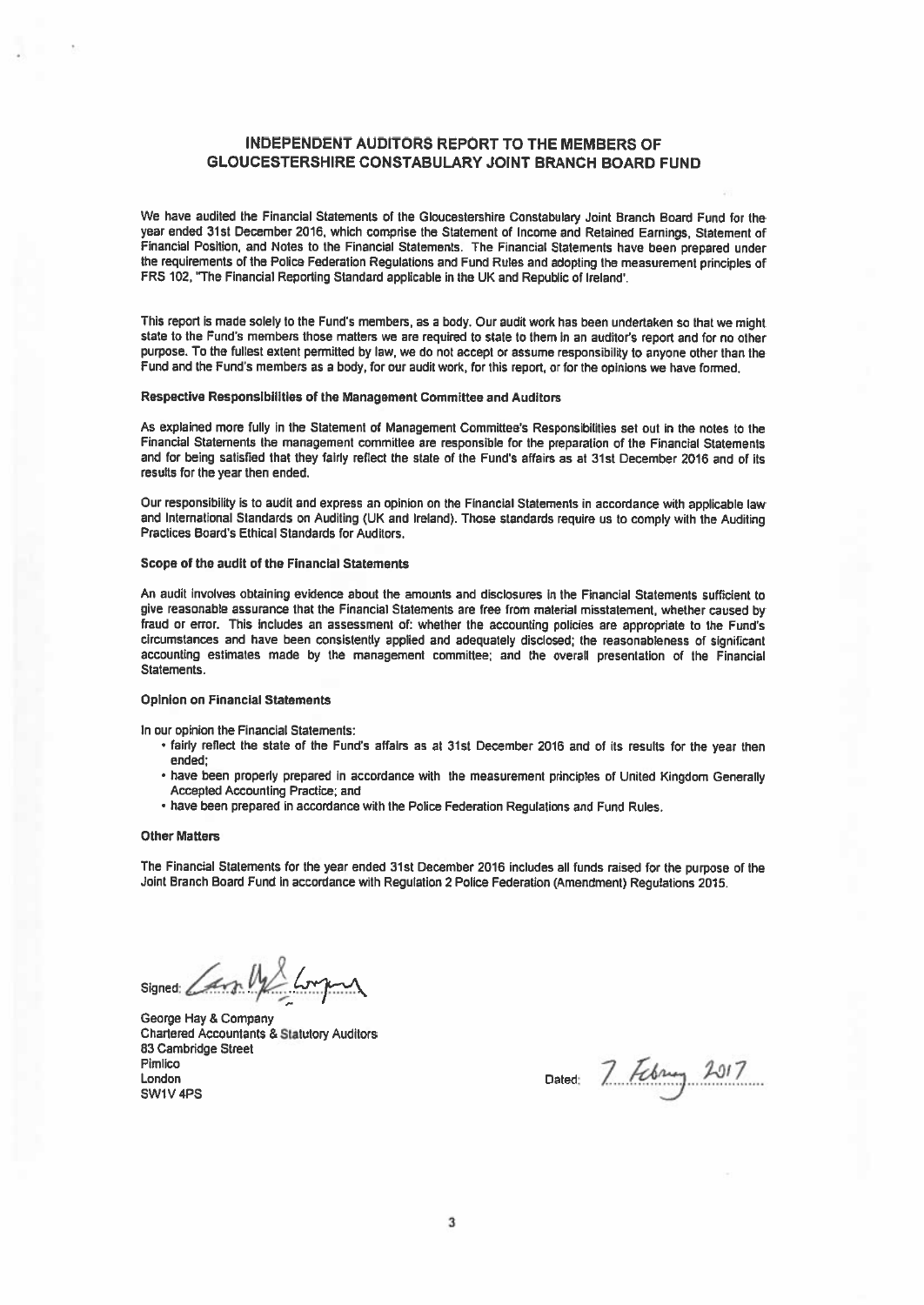# GLOUCESTERSHIRE CONSTABULARY JOINT BRANCH BOARD FUND

# STATEMENT OF INCOME AND RETAINED EARNINGS FOR THE YEAR ENDED 31ST DECEMBER 2016

|                                                                                                                                                | 2016<br>£ | 2015<br>£ |
|------------------------------------------------------------------------------------------------------------------------------------------------|-----------|-----------|
| <b>INCOME</b>                                                                                                                                  |           |           |
| <b>Weekly Subscriptions</b>                                                                                                                    |           |           |
| Constables                                                                                                                                     | 230,873   | 237,781   |
| <b>Sergeants</b>                                                                                                                               | 32,981    | 33,881    |
| Inspectors                                                                                                                                     | 10,993    | 11,351    |
|                                                                                                                                                | 274,847   | 283,013   |
| Less: Payable to Joint Central Committee 70%                                                                                                   |           |           |
| Constables                                                                                                                                     | 161,611   | 166,446   |
| <b>Sergeants</b>                                                                                                                               | 23,087    | 23,717    |
| Inspectors                                                                                                                                     | 7,695     | 7.946     |
|                                                                                                                                                | 192,393   | 198,109   |
| <b>TOTAL INCOME</b>                                                                                                                            | 82,454    | 84,904    |
| Less: ADMINISTRATIVE EXPENSES (Note 1)                                                                                                         | 108,035   | 115,457   |
| (DEFICIT) OF SUBSCRIPTION INCOME<br><b>OVER EXPENDITURE</b>                                                                                    | (25, 581) | (30, 553) |
|                                                                                                                                                |           |           |
| Add: Other Income - (Note 1.1)<br>To include all income as specified in Regulation 2c in the<br>Police Federation (Amendments) Regulation 2015 | 42.038    | 42.796    |
| <b>SURPLUS FOR THE YEAR</b>                                                                                                                    | 16,457    | 12,243    |
| <b>BEFORE GAINS / (LOSSES)</b>                                                                                                                 |           |           |
| Gains / (Losses) - (Note 1.2)                                                                                                                  | 3,313     |           |
| Value Adjustments on Investments                                                                                                               | 13,806    | (522)     |
| Value Adjustments on Investment Properties                                                                                                     |           |           |
| Deferred Tax on Value Adjustments                                                                                                              | (2,761)   | 104       |
| <b>Distribution to Members</b>                                                                                                                 | (64, 967) |           |
| (DEFICIT) / SURPLUS FOR THE YEAR                                                                                                               | (34, 152) | 11,825    |
| RETAINED EARNINGS BROUGHT FORWARD                                                                                                              | 519,558   | 507,733   |
| RETAINED EARNINGS CARRIED FORWARD                                                                                                              | 485,406   | 519,558   |
|                                                                                                                                                |           |           |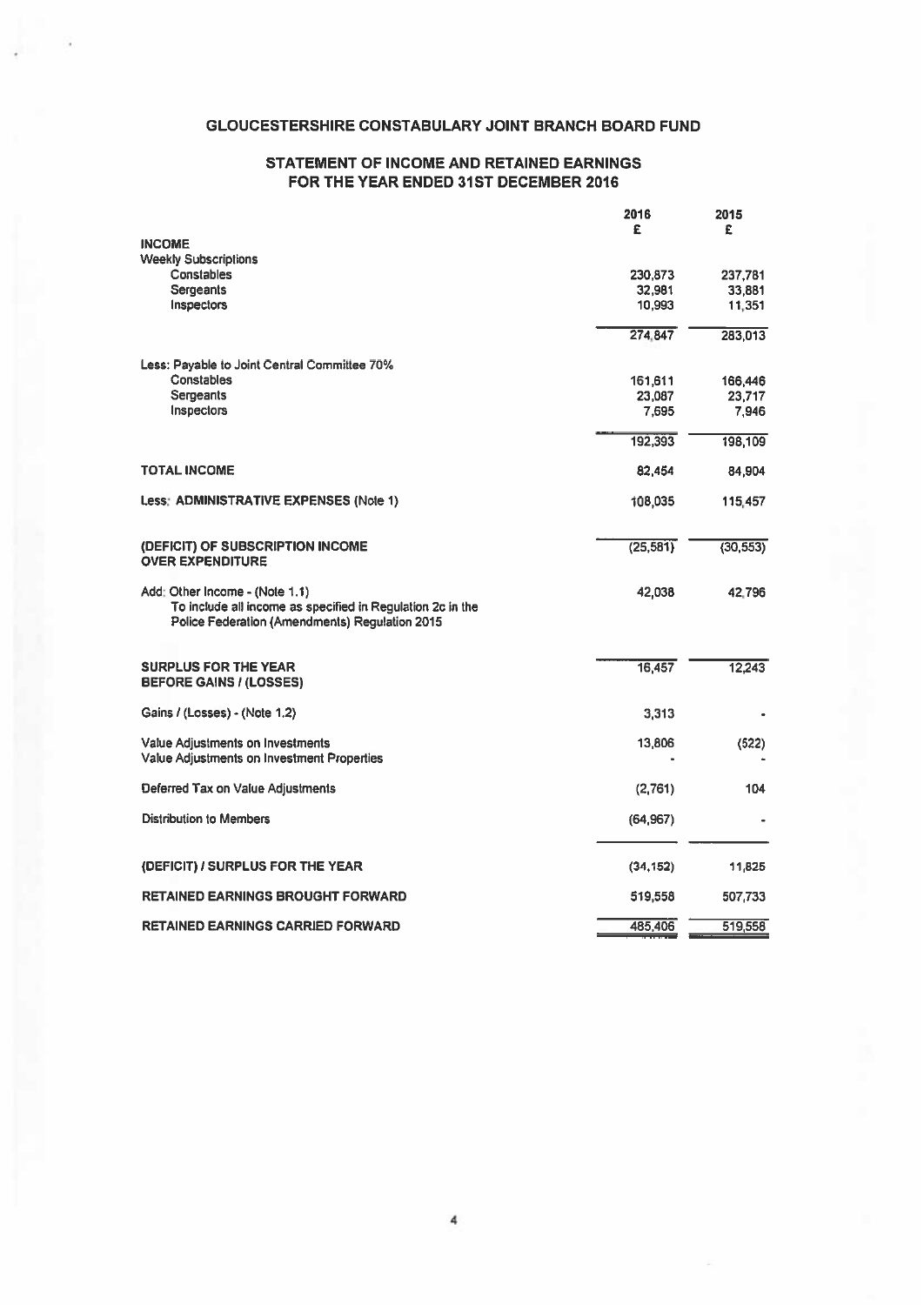# GLOUCESTERSHIRE CONSTABULARY JOINT BRANCH BOARD FUND

# STATEMENT OF FINANCIAL POSITION AS AT 31ST DECEMBER 2016

| <b>GLOUCESTERSHIRE CONSTABULARY JOINT BRANCH BOARD FUND</b>                         |                  |                                             |                |                        |
|-------------------------------------------------------------------------------------|------------------|---------------------------------------------|----------------|------------------------|
| STATEMENT OF FINANCIAL POSITION AS AT 31ST DECEMBER 2016                            |                  |                                             |                |                        |
|                                                                                     | 2016             | Accumulated                                 | 2016           | 2015                   |
|                                                                                     | Cost             | <b>Depreciation/</b><br><b>Revaluation/</b> | Net Book       | <b>Net Book</b>        |
|                                                                                     | £                | <b>Impairment</b><br>£                      | Value<br>£     | Value<br>£             |
| <b>TANGIBLE FIXED ASSETS</b><br><b>Freehold Property</b>                            | 206,551          |                                             | 206,551        | 206,551                |
| <b>Furniture and Fittings</b>                                                       | 62,543           | 48,330                                      | 14,213         | 59                     |
| <b>Computer Equipment</b><br>Others - (Specify)                                     | 38,323<br>20,131 | 38,323<br>20,086                            | 45             | 18,952                 |
|                                                                                     | 327,548          | 106,739                                     | 220,809        | 225,562                |
|                                                                                     |                  |                                             |                |                        |
|                                                                                     | 2016             | 2015                                        | 2016           | 2015                   |
| <b>INVESTMENTS</b>                                                                  | Cost             | Cost                                        | Market Value   | <b>Market</b><br>Value |
|                                                                                     | £                | £                                           | £              | £                      |
| Investments<br><b>Investment Properties</b>                                         | 184,201          | 215.136                                     | 220,726        | 237,855                |
| Others - (Specify)                                                                  |                  |                                             |                |                        |
|                                                                                     | 184,201          | 215,136                                     | 220,726        | 237,855                |
| <b>CURRENT ASSETS</b>                                                               |                  |                                             |                |                        |
| Contributions due from Joint Central Committee (Note 4)<br><b>Subscriptions Due</b> |                  |                                             | 22,794         | 22,984                 |
| Cash at Bank and in Hand                                                            |                  |                                             | 81,416         | 38,999                 |
| <b>Debtors</b>                                                                      |                  |                                             | 25,613         | 29,946                 |
|                                                                                     |                  |                                             | 129,823        | 91,929                 |
| <b>CURRENT LIABILITIES</b>                                                          |                  |                                             |                |                        |
| Contributions due to Joint Central Committee (Note 4)                               |                  |                                             | 31,810         | 16,088                 |
| <b>Corporation Tax</b><br>Deferred Tax                                              |                  |                                             | 1,743<br>7,305 | 490<br>4,544           |
| <b>Sundry Accrued Expenses</b>                                                      |                  |                                             | 45,094         | 14,666                 |
|                                                                                     |                  |                                             | 85,952         | 35,788                 |
|                                                                                     |                  |                                             |                |                        |
| <b>NET CURRENT ASSETS / (LIABILITIES)</b>                                           |                  |                                             | 43,871         | 56,141                 |
| TOTAL ASSETS LESS CURRENT LIABILITIES                                               |                  |                                             | 485,406        | 519,558                |
| <b>CREDITORS: Amounts Falling Due After More Than One Year</b><br>(Specify)         |                  |                                             |                |                        |
|                                                                                     |                  |                                             |                |                        |
| <b>NET ASSETS</b>                                                                   |                  |                                             | 485,406        | 519,558                |
| <b>REPRESENTED BY</b>                                                               |                  |                                             |                |                        |
| <b>Retained Earnings</b>                                                            |                  |                                             | 485,406        | 519,558                |
| Other Reserves - (Specify)                                                          |                  |                                             |                |                        |
|                                                                                     |                  |                                             | 485,406        | 519,558                |

We certify that we have fully complied with the Regulation 2 Police Federation (Amendment) Regulations 2015 and disclosed in the F45 all funds of which we are <sup>a</sup> beneficiary. We understand that failure to comply with this Regulation could be deemed <sup>a</sup> criminal and/or Police Disciplinary matter.

These financial statements have been prepared using the measurement principles and provisions of FRS 102.

| Date financial statements approved: 07(01/2017 |  |
|------------------------------------------------|--|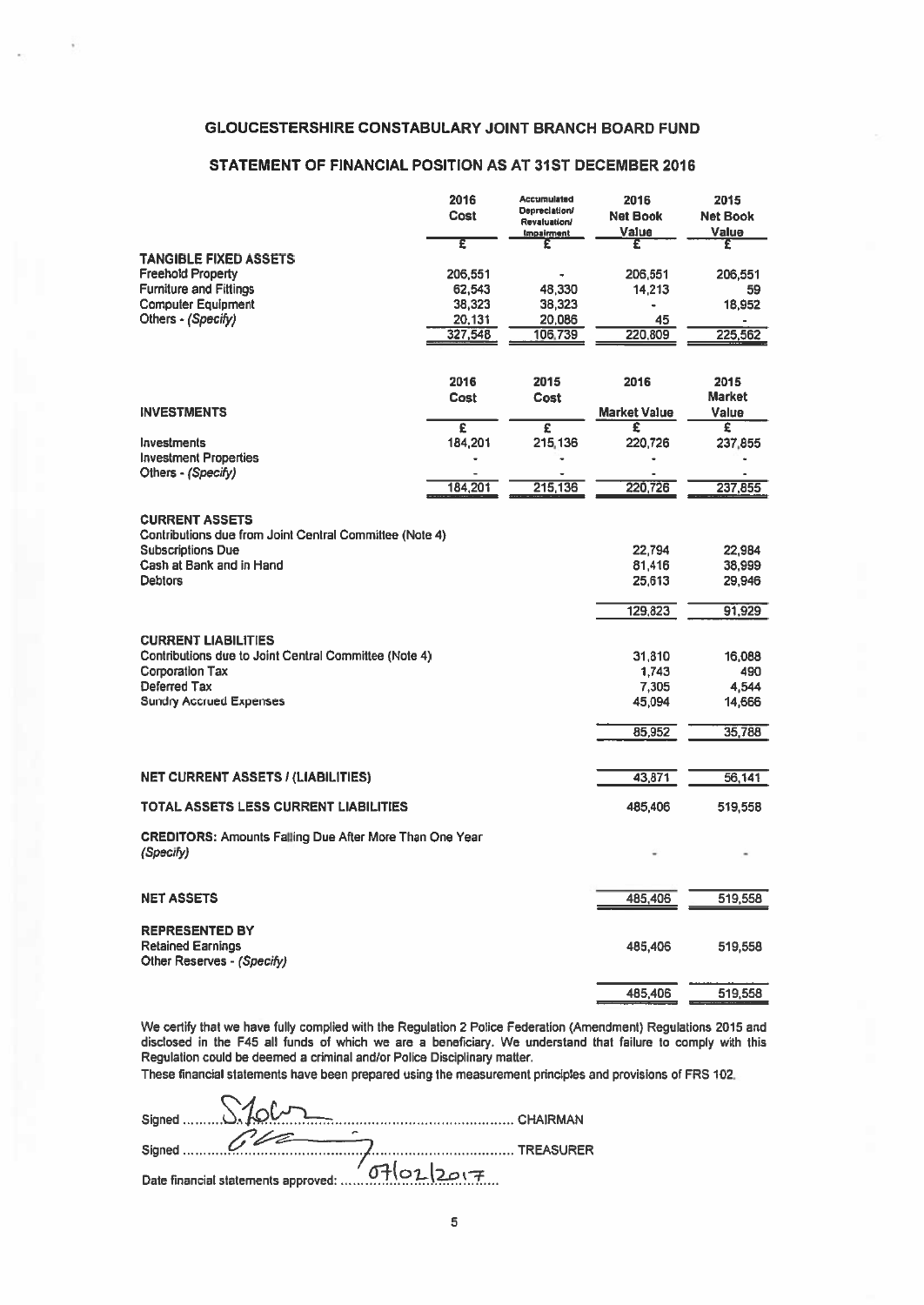|    |                                                      | 2016<br>£            | 2015<br>£      |
|----|------------------------------------------------------|----------------------|----------------|
| 1. | <b>ADMINISTRATIVE EXPENSES</b>                       |                      |                |
|    | Accommodation                                        | 3,669                | 6.751          |
|    | Additional Responsibility Payments (Honoraria)       | 6.117                | 7,000          |
|    | <b>Annual Conference</b>                             | 9,444                | 10.249         |
|    | <b>Audit and Accountancy Charges</b>                 | 5.132                | 4,674          |
|    | <b>Bank Charges</b>                                  | 236                  | 203            |
|    | <b>Clerical Assistance and Social Security Costs</b> | 26,152               | 27,244         |
|    | Communication                                        | 4,097                | 4,825          |
|    | <b>Computer Consumables</b>                          | 6,741                | 728            |
|    | <b>Corporation Tax</b>                               | 1,798                | 490            |
|    | Depreciation                                         | 4,753                | 6,337          |
|    | <b>Donations</b>                                     | 1,600                | 1,774          |
|    | Hospitality                                          |                      |                |
|    | <b>Incidental Overnight Expenses</b>                 |                      |                |
|    | Insurance                                            | 1.674                | 1,756          |
|    | <b>Meeting Expenses</b>                              | 1,526                | 1.128          |
|    | <b>Official Publications</b>                         |                      |                |
|    | Postage, Printing and Stationery                     | 1,696                | 3,630          |
|    | <b>Repairs and Maintenance</b>                       | 5,747                | 11,578         |
|    | <b>Subsistence (Meal Expenses)</b>                   | 1,297                | 1,340          |
|    | <b>Sundry Expenses</b>                               | 1.053                | 1.295          |
|    | <b>Travel</b>                                        | 9,704                | 11,367         |
|    | Other Expenses - (Specify)                           |                      |                |
|    | Light and Heat                                       | 2.067                | 1,609          |
|    | <b>Legal and Professional</b>                        | 4.821                | 2,369          |
|    | Loan Interest                                        | $\ddot{\phantom{1}}$ | $\blacksquare$ |
|    | <b>Payroll Services</b>                              | 1,407                | 1,088          |
|    | Rates                                                | 2,096                | 1,676          |
|    | Training                                             | 2,414                | 3,262          |
|    | <b>Presentations and Gifts</b>                       | 634                  | 144            |
|    | <b>Website Costs</b>                                 | 2,160                | 2,940          |
|    |                                                      |                      |                |

|     | TOTAL AS PER STATEMENT OF INCOME AND RETAINED EARNINGS                                                                                                                               | 108.035                                  | 115,457                                 |
|-----|--------------------------------------------------------------------------------------------------------------------------------------------------------------------------------------|------------------------------------------|-----------------------------------------|
| ۱.۱ | <b>OTHER INCOME</b>                                                                                                                                                                  | 2016<br>£                                | 2015<br>£                               |
|     | <b>Bank Interest (Gross)</b><br><b>Investment Income</b><br>Reimbursement of Administration Expenses<br><b>Website Advertising</b><br>Profit / (loss) from Mailshots and Commissions | 112<br>5,752<br>31,912<br>2,000<br>2.262 | 36<br>4.399<br>33,683<br>2,000<br>2.678 |
|     | TOTAL AS PER STATEMENT OF INCOME AND RETAINED EARNINGS                                                                                                                               | 42.038                                   | 42.796                                  |

| 1.2 GAINS / (LOSSES)                                   | 2016  | 2015<br>£      |
|--------------------------------------------------------|-------|----------------|
| Gain / (Loss) on Investments                           | 3.313 | $\overline{a}$ |
| TOTAL AS PER STATEMENT OF INCOME AND RETAINED EARNINGS | 3,313 |                |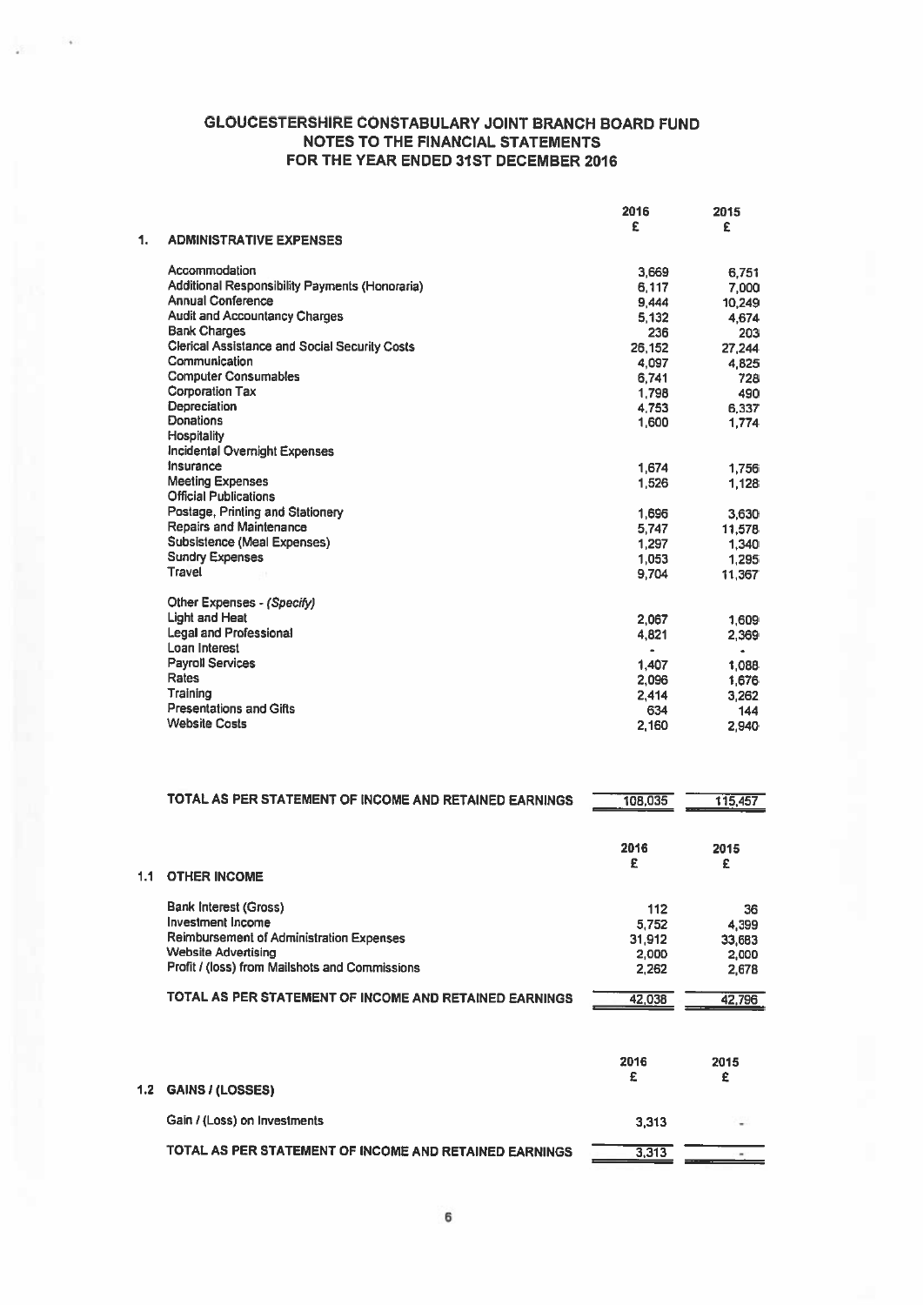## 2. ACCOUNTING POLICIES

#### A. Basis of Preparing the Financial Statements

The Financial Statements have been prepared under the requirements of the Police Federation Regulations and Fund Rules and adopting the measurement principles of Financial Reporting Standard 102 Section 1A, 'The Financial Reporting Standard applicable in the UK and Republic of Ireland" (FRS 102) applicable to small entities.

This is the first year in which the Financial Statements have been prepared in accordance with FRS 102 Section 1A - small entities. Refer to note 8 for an explanation of the transition.

The dale of the transition is 1st January 2015. The transition to FRS 102 Section 1A has resulted in <sup>a</sup> small number of changes in the accounting policies to those used previously.

#### B. Accounting Convention

The Financial Statements have been prepared under the historic cost convention.

#### C. Income

Income is primarily derived from subscriptions collected from the Funds members.

Other income sources may include rental / investment income and income generated from providing member services.

#### D. Expenditure

Expenditure is shown inclusive of Value Added Tax.

## E. Depreciation

Depreciation has been calculated at rates required to write off the relevant assets over their anticipated lives. The applicable annual rates are:<br>Furniture and Fittings

Furniture and Fittings — 15% reducing balance basis Computer Equipment<br>
Computer Equipment<br>
Cher Assets<br>  $-25%$  reducing balance Property - (Specify)

- 25% reducing balance basis

#### F. Taxation

Provision is made for Corporation Tax in respect of the Fund's liability to taxation on investment income. capital gains and income derived from third party transactions.

## G. Investments (if applicable)

Investments and investment properties are shown in the Financial Statements at market value.

#### H. Deferred Taxation (if applicable)

Deferred taxation is provided on the liability method to take account of timing differences between the treatment of certain items for accounts purposes and their treatment for tax purposes.

I. Other Policies - (Specify)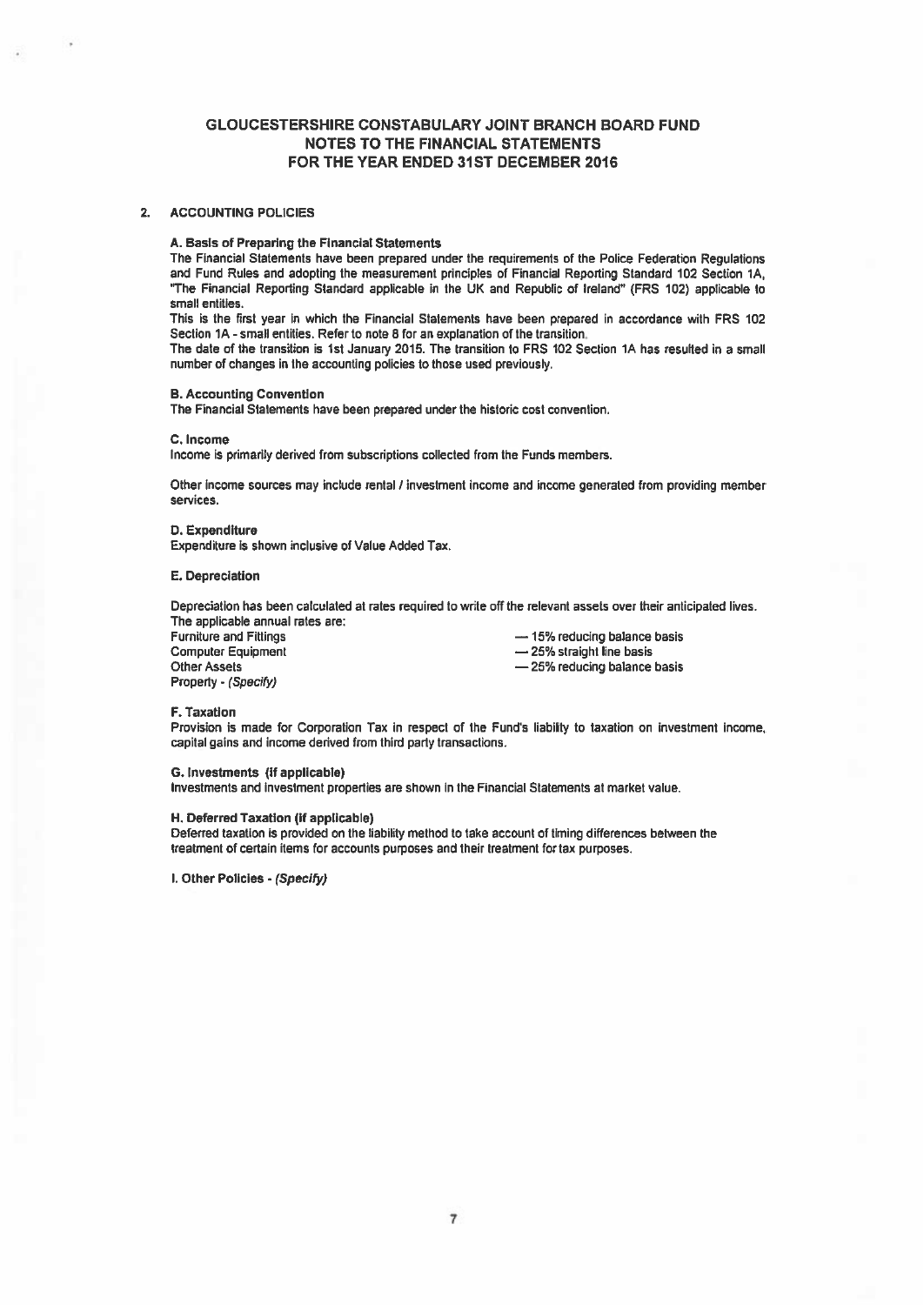## 3. STATEMENT OF MANAGEMENT COMMITTEE'S RESPONSIBILITIES

Regulation 18(2) of The Police Federation Regulations (as amended) requires the Committee, in relation to Federation funds held by it, to keep accounts showing all monies received or paid out and to cause the Financial Statements for each year to be audited by an independent auditor. In causing the Financial Statements to be prepared, the Committee is required to:

• Select suitable accounting policies and apply them consistently.

• Make judgements and estimates that are reasonable and prudent.

• Ensure that the Financial Statements are prepared on the going concern basis unless it is appropriate to presume otherwise.

The Committee is responsible for keeping adequate accounting records and also is responsible for safe guarding the assets of the Fund and hence for taking reasonable steps for the prevention and detection of fraud and other irregularities.

## 4. CONTRIBUTIONS DUE FROM? (TO) JOINT CENTRAL COMMITTEE

|                   | 2016      | 2015      |
|-------------------|-----------|-----------|
|                   | с         | £         |
| <b>Constables</b> | (26, 999) | (13, 551) |
| Sergeants         | (3,594)   | (1,903)   |
| <b>Inspectors</b> | (1,217)   | (634)     |
|                   | (31, 810) | (16,088)  |

## 5. CONTRIBUTING AND NON CONTRIBUTING MEMBERS AT 31ST DECEMBER 2016

|                               | 2016<br><b>No. of Contributing</b><br><b>Members</b> | 2015  | 2016<br><b>No. of Non Contributing</b><br><b>Members</b> | 2015 | 2016<br>Others*          | 2015      |
|-------------------------------|------------------------------------------------------|-------|----------------------------------------------------------|------|--------------------------|-----------|
| Cadets                        | 13                                                   |       | $\blacksquare$                                           |      |                          |           |
| Constables                    | 795                                                  | 803   | 27                                                       | 33   | ۰                        |           |
| Sergeants<br>Inspectors/Chief | 193                                                  | 180   | 3                                                        | 5    | $\overline{\phantom{a}}$ | $\bullet$ |
| Inspectors                    | 67                                                   | 72    |                                                          |      |                          |           |
|                               | 1,068                                                | 1.055 | 30                                                       | 38   |                          |           |

This column refers to those members who are non contributors by virtue of receiving no pay, being on unpaid maternity leave or serving officers on career breaks. (JBB Circular 53196 refers)

## 6. INVESTMENTS

|                             | 2016                | 2015<br><b>Market</b> |
|-----------------------------|---------------------|-----------------------|
|                             | <b>Market Value</b> | Value                 |
|                             |                     |                       |
| <b>Equities</b>             |                     |                       |
| <b>Fixed Interest Funds</b> | 220,726             | 237,855               |
| <b>Unit Trusts</b>          | ۰                   |                       |
| Others - (Specify)          | $\blacksquare$      |                       |
|                             | 220,726             | 237,855               |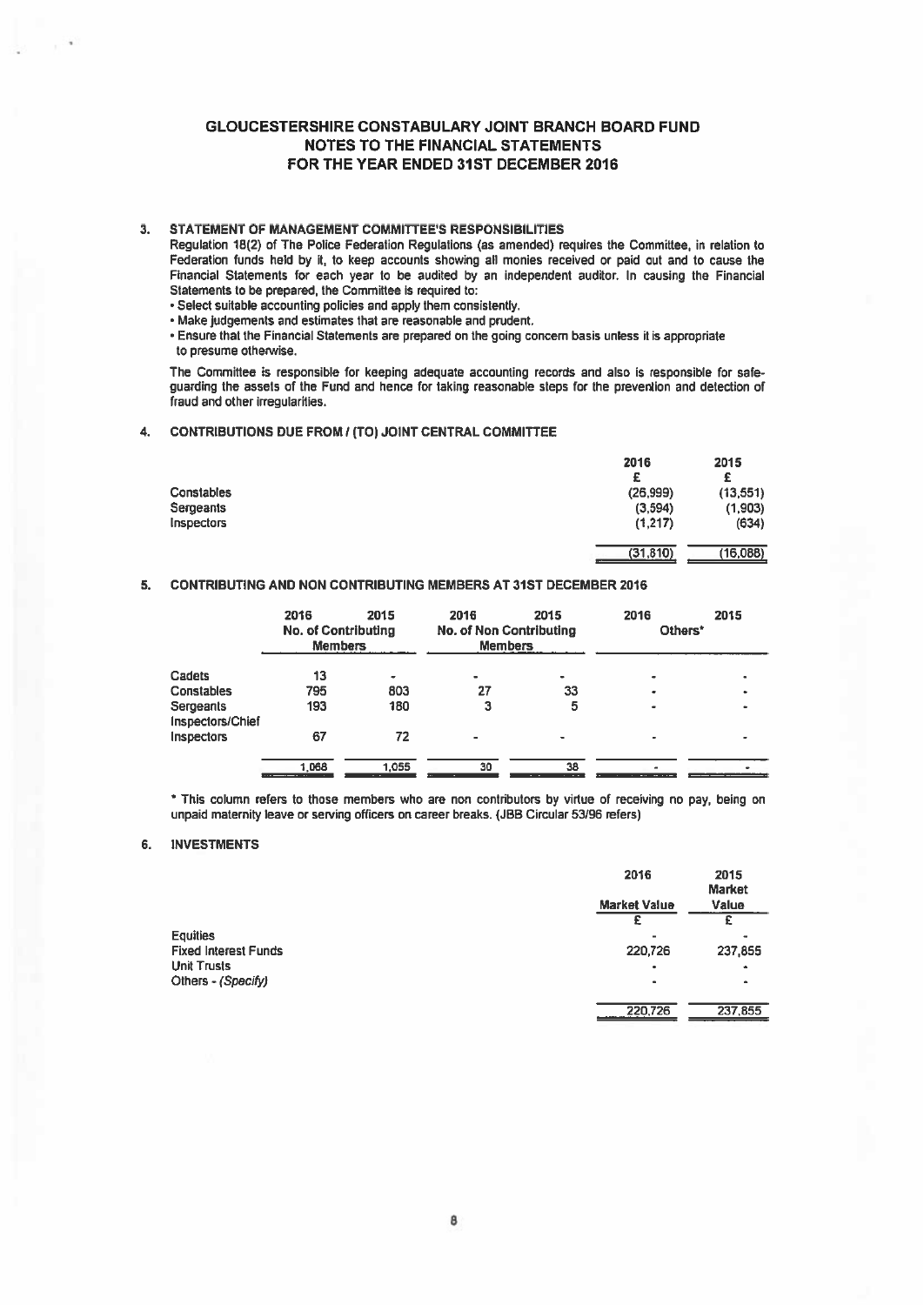## 8. TRANSITION TO FRS 102 SECTION 1A - SMALL ENTITIES

This is the first year that the entity has presented Financial Statements complying with the measurement principles of FRS 102 Section IA. The entity has restated the comparative prior year amounts (where applicable) in accordance with FRS 102 Section 1A requirements.

## CHANGES UNDER FRS 102 SECTION IA -SMALL ENTITIES

1. Investments and investment properties are now measured at market value rather than at historic cost.

2. Deferred tax on change in measurement of investments from historic cost to market value.

## Restated Statement of Financial Position

|                                                                      | <b>Explanation</b> |         |
|----------------------------------------------------------------------|--------------------|---------|
| Original Retained Earnings at 31 December 2015                       |                    | 501,383 |
| Restatement of Investments and Investment Properties                 |                    | 22.719  |
| Deferred Tax on Restatement of Investments and Investment Properties |                    | (4.544) |
| Restated Retained Earnings at 31 December 2015                       |                    | 519.558 |

## Restated Statement of Income and Retained Earnings

|                                                                      | <b>Explanation</b> |        |
|----------------------------------------------------------------------|--------------------|--------|
| Original Surplus / (Deficit) for the Year Ended 31 December 2015     |                    | 12.243 |
| Restatement of Investments and Investment Properties                 |                    | (522)  |
| Deferred Tax on Restatement of Investments and Investment Properties | 2                  | 104    |
| Restated Surplus / (Deficit) for the Year Ended 31 December 2015     |                    | 11.825 |